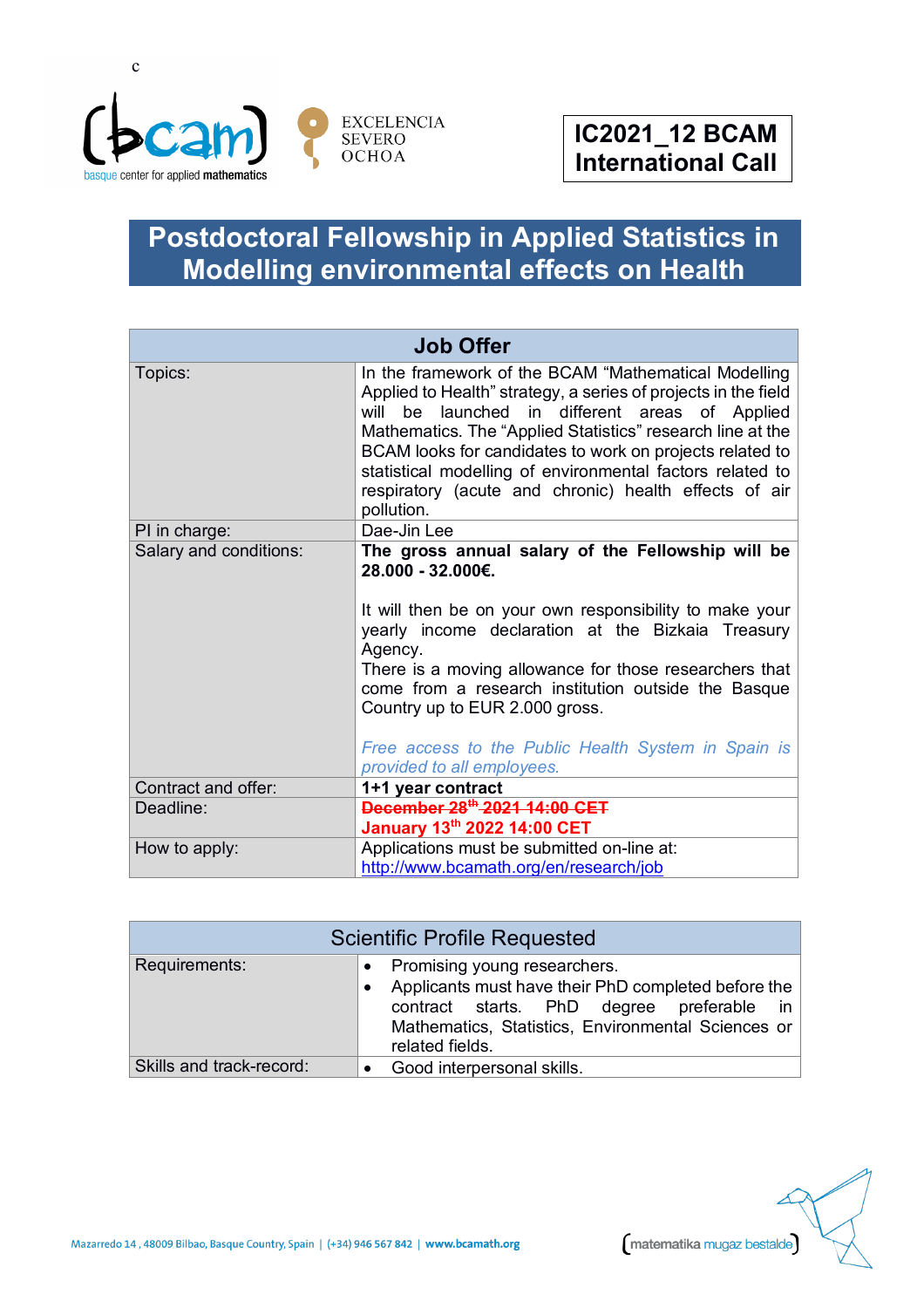

|                            | A proven track record in quality research, as<br>evidenced by research publications in top scientific<br>journals and conferences.<br>Demonstrated ability to work independently and as<br>part of a collaborative research team.<br>Ability to present and publish research outcomes in<br>spoken (talks) and written (papers) form.<br>Ability to effectively communicate and present<br>research ideas to researchers and stakeholders with<br>different backgrounds.<br>Fluency in spoken and written English. |
|----------------------------|--------------------------------------------------------------------------------------------------------------------------------------------------------------------------------------------------------------------------------------------------------------------------------------------------------------------------------------------------------------------------------------------------------------------------------------------------------------------------------------------------------------------|
| <b>Scientific Profile:</b> | The preferred candidate will have:<br>Strong background in mathematics/<br>$\bullet$<br>probability/statistics.<br>Background in Spatial Modelling, spatio-temporal<br>data, environmental data modelling, Bayesian<br>statistical modelling and inference, semi-parametric<br>regression, distributed lagged-effects models, GAMs.<br>Good programming skills in R, Python and/or C/C++.<br>Interest and disposition to work in interdisciplinary<br>groups.                                                      |

| <b>Application and Selection Process</b> |                                                                                                                                                                                                                                                                                                                                                              |
|------------------------------------------|--------------------------------------------------------------------------------------------------------------------------------------------------------------------------------------------------------------------------------------------------------------------------------------------------------------------------------------------------------------|
| <b>Formal Requirements:</b>              | The selected candidate must have applied before the<br>application deadline online at the<br>webpage<br>http://www.bcamath.org/en/research/job<br>The candidates that do not fulfil the mandatory<br>requirements will not be evaluated with respect to their<br>scientific profile.                                                                         |
| Application:                             | Required documents:<br>CV.<br>Letter of interest.<br>■ 2 recommendation letters (compulsory).<br>Statement of past and proposed future research<br>٠<br>$(2-3 \text{ pages})$                                                                                                                                                                                |
| Evaluation:                              | Based on the provided application documents of each<br>candidate, the evaluation committee will evaluate<br>qualitatively: the adaption of the previous training and<br>career to the profile offered, the recommendation letters,<br>the main results achieved (papers, proceedings, etc.), the<br>statement of past and proposed future research and other |

matematika mugaz bestalde